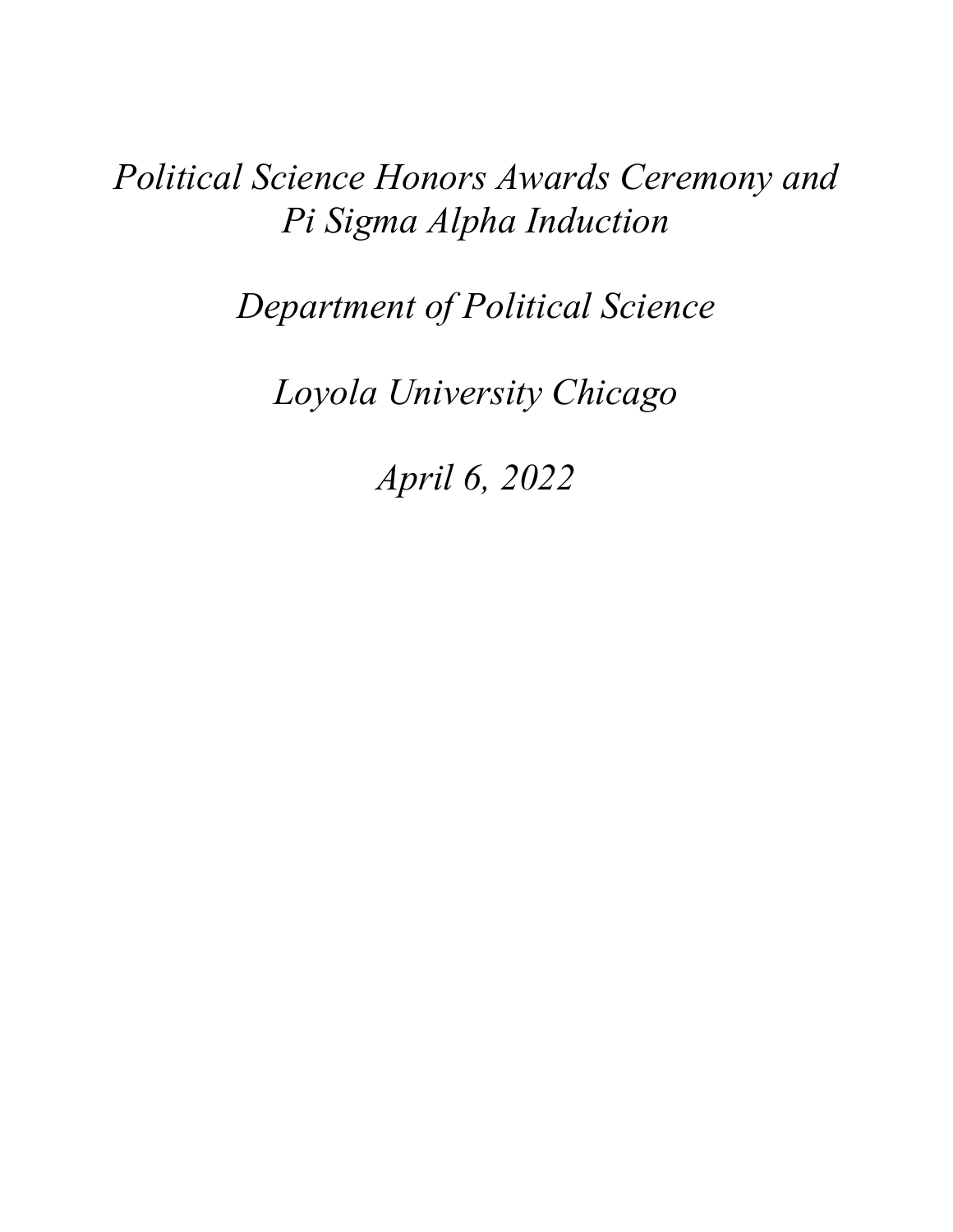## **Honors in Political Science**

| Alex Almanza              | Destiny Jacque        |
|---------------------------|-----------------------|
| Jonathan Amesquita        | Anna Kutter           |
| <b>Esther Arias Garza</b> | Sarah LaVanway        |
| Benji Bahena              | Marilyn Ortega        |
| Parker Brandt             | Ryan Paulson          |
| Andrew Byrne              | Mary Polupan          |
| Gabrielle Castro          | Grace Reilly          |
| Carrington Cottrell       | Sophie Shohara        |
| <b>Grey Creek</b>         | Olivia Simon          |
| Nicholas Deconcilis       | Tessa Spooner         |
| Dominique Dungca          | Clarissa Steinbrecher |
| Molly Fidlow              | <b>August Toevs</b>   |
| Mia Fiore                 | Skylar Zimny          |
| Alexandra Foley           | <b>Emily Wirtz</b>    |
| Alex Gianneschi           |                       |

*This award is provided to graduating seniors who successfully complete the senior honors seminar.* 

## **Morris I. Leibman Awards for Academic Excellence in Political Science**

Thomas S. Engeman Award: Gillian Cookerly-Dietrich John Allen Williams Award: Emma Falk John P. Frendreis Award: Lindsay Krehbiel Susan Gluck Mezey Award: Gabrielle Castro Raymond Tatalovich Award: Jonathan Amesquita Claudio Katz Award: Dominique Dungca Richard E. Matland Award: Alexandra Foley Vincent A. Mahler Award: Amy Ieremciuc John Danford Award: Eliana Jacobsen Peter M. Sanchez Award: Anna Kutter Alan R. Gitelson Award: Pablo Guzman Rivera John P. Pelissero Award: Monish Bhasin

*Each Leibman award to a graduating senior is named in honor of a former professor of the Department of Political Science.*

# **Nick and Loretta Feller Endowed Scholarship**

Sarah LaVanway Jessik Therien Jenna Panega

*This endowed award, funded by the Feller family, recognizes the top graduating seniors in Political Science.*